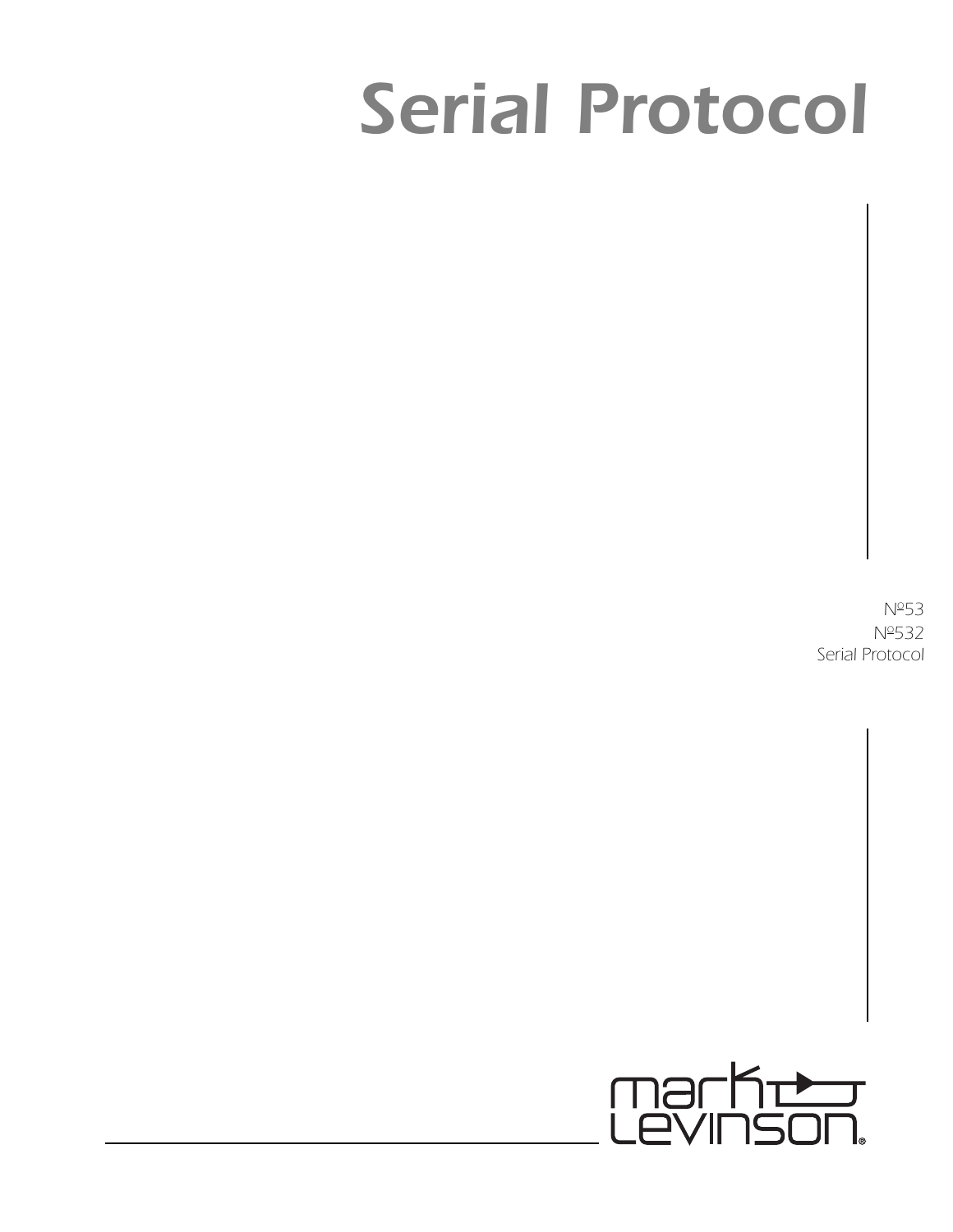# *FCC Notice*

This equipment has been tested and found to comply with the limits for a Class B digital device, pursuant to Part 15 of the FCC Rules. These limits are designed to provide reasonable protection against harmful interference in a residential installation. This equipment generates, uses and can radiate radio frequency energy and, if not installed and used in accordance with the instructions, may cause harmful interference to radio communications. However, there is no guarantee that interference will not occur in a particular installation. If this equipment does cause harmful interference to radio or television reception, which can be determined by turning the equipment off and on, the user is encouraged to try to correct the interference by one or more of the following measures:

- Reorient or relocate the receiving antenna.
- Increase the separation between the equipment and the receiver.
- Connect the equipment into an outlet on a circuit different from that to which the receiver is connected.
- Consult the dealer or an experienced radio/TV technician for help.

# *Caution!*

*Changes or modifications not expressly approved by the party responsible for compliance could void the user's authority to operate the equipment.*

Canada

This Class B digital apparatus complies with Canadian ICES-003.

Cet appareil numérique de la Classe B est conforme à la norme NMB-003 du Canada.



For customer service and product shipment information, refer to the www.marklevinson.com Web site. Mark Levinson and the Mark Levinson logo are trademarks of Harman International Industries, Incorporated, in the United States and/or other countries.

Microsoft and Windows are registered trademarks of Microsoft Corporation in the United States and/or other countries.

Other company and product names may be trademarks of the respective companies with which they are associated.

©2008 Harman International Industries, Incorporated. All rights reserved.

This document should not be construed as a commitment on the part of Harman International Industries, Incorporated. The information it contains is subject to change without notice. Harman International Industries, Incorporated assumes no responsibility for errors that may appear within this document.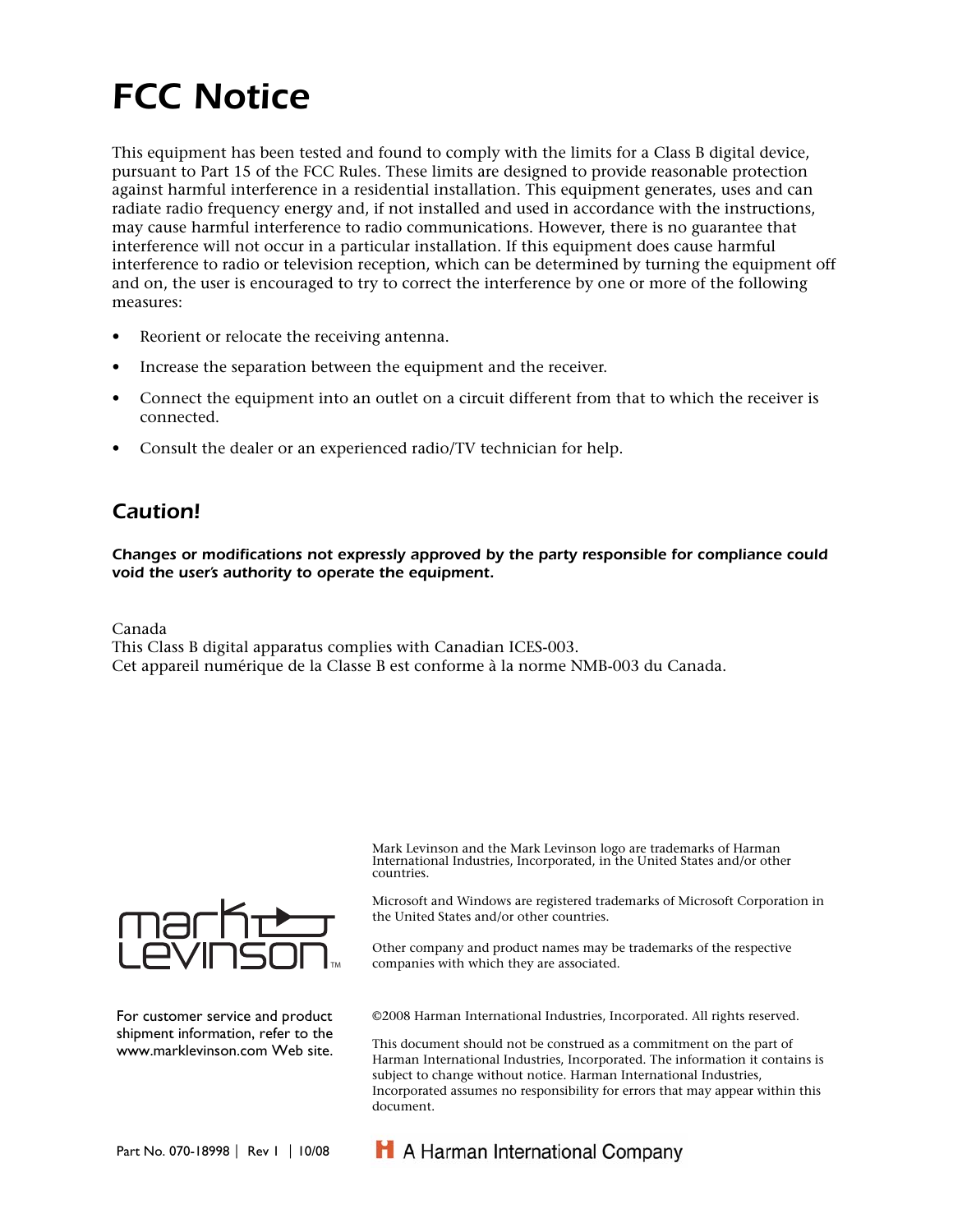| 1<br>1.1         | <b>Documents</b><br>Change List                            | $\overline{\mathbf{4}}$<br>4 |
|------------------|------------------------------------------------------------|------------------------------|
| $\boldsymbol{2}$ | <b>Definitions, Acronyms, and Abbreviations</b>            | $\overline{\mathbf{4}}$      |
| 3                | <b>General Description</b>                                 | 5                            |
| 4                | <b>Ethernet Port &amp; Cable Configuration</b>             | 5                            |
| 4.1              | Physical Connection using Ethernet Cables                  | 5                            |
| 5                | <b>Message Formats and Examples</b>                        | 6                            |
| 5.1              | Format of the Message Fields                               | $\boldsymbol{6}$             |
| 5.2              | <b>Incoming Messages</b>                                   | $\boldsymbol{7}$             |
| 5.3              | <b>Outgoing Messages</b>                                   | $\boldsymbol{7}$             |
|                  | RSP – Response to Command Request<br>5.3.1                 | $\boldsymbol{7}$             |
|                  | 5.3.2<br>NTF - Notification of System Action               | $\overline{7}$               |
| 5.4              | <b>Example Request - RQST</b>                              | $\,8\,$                      |
| 5.5              | Example Response - RSP                                     | $\,8\,$                      |
| 5.6              | <b>Example Notification - NTF</b>                          | 8                            |
| 6                | <b>RQST Error Responses and Examples</b>                   | 8                            |
| 7                | <b>External Protocol Commands</b>                          | 10                           |
| 7.1              | DSPLY – This command only applicable to the No53 Amplifier | 10                           |
| 7.2              | <b>FAULT</b>                                               | 11                           |
| 7.3              | <b>NOP</b>                                                 | 11                           |
| 7.4              | <b>HWSTATUS</b>                                            | 11                           |
| 7.5              | <b>PWR</b>                                                 | 12                           |
| 7.6              | <b>TEMP</b>                                                | 12                           |
| 8                | <b>Critical Fault Notifications</b>                        | 13                           |
| 9                | <b>Notification Factory Defaults</b>                       | 13                           |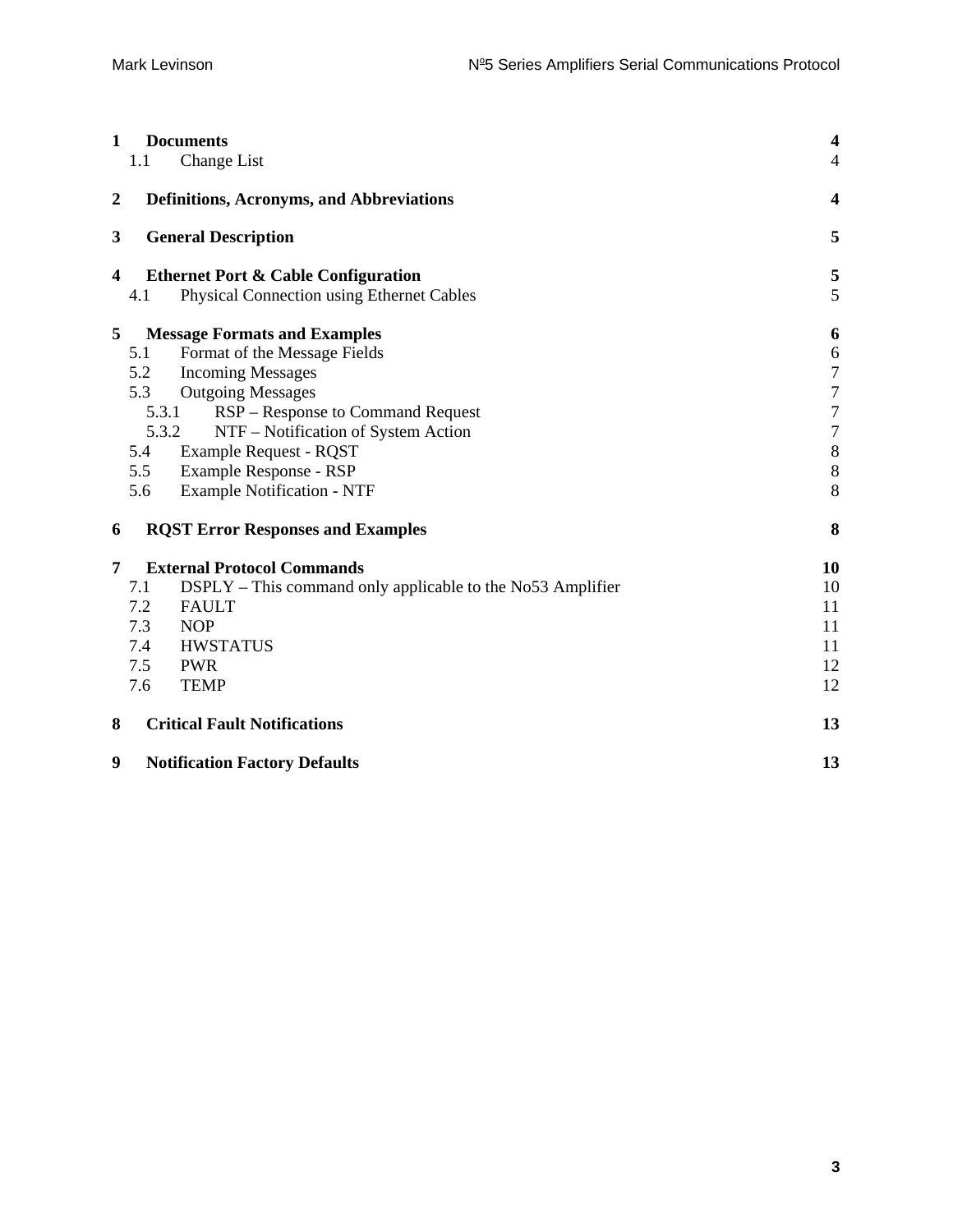#### <span id="page-3-0"></span>**1 Documents**

The following documents should also be used with this document to understand how this protocol can be used with the N<sup>o</sup>5 Series Amplifiers.

**070-18285 No 53 Reference Monaural Power Amplifier Owner's Manual** 

070-18979 **532 Dual Monaural Power Amplifier Owner's Manual** 

#### **1.1 Change List**

No changes have been made.

### **2 Definitions, Acronyms, and Abbreviations**

| $\sqrt{r}$      | represents the ASCII new line control character (0x0D)                                                              |
|-----------------|---------------------------------------------------------------------------------------------------------------------|
| t,              | <b>External Protocol String Field Separator</b>                                                                     |
| $\,$            | External Protocol String Field Parameter Separator for multiple parameters                                          |
| <b>ACK</b>      | Acknowledge                                                                                                         |
| AV              | Audio Video System generated response                                                                               |
| <b>CMD</b>      | Command                                                                                                             |
| <b>CS</b>       | <b>Control Source</b>                                                                                               |
| <b>EOP</b>      | End of Packet                                                                                                       |
| <b>HOST</b>     | The device initiating or receiving the serial communication packets to/from the<br>amplifier.                       |
| ML              | Mark Levinson                                                                                                       |
| $N^{\circ}$ 5xx | The Mark Levinson amplifier product receiving or transmitting the serial<br>communication packets to/from the HOST. |
| NAK/NACK        | No Acknowledge                                                                                                      |
| <b>NTF</b>      | Notification                                                                                                        |
| <b>PARAM</b>    | Parameter                                                                                                           |
| <b>RM</b>       | Resource Manager                                                                                                    |
| <b>RQST</b>     | Request                                                                                                             |
| <b>RSP</b>      | Response                                                                                                            |
| <b>SOP</b>      | <b>Start of Packet</b>                                                                                              |
| <b>SPLUT</b>    | Serial Protocol Lookup Table                                                                                        |
| <b>SPG</b>      | <b>Serial Protocol Guidelines</b>                                                                                   |
| UI              | User Interaction                                                                                                    |
| User Parameter  | A user changeable variable that stores a specific value that describes an<br>operating condition for the amplifier. |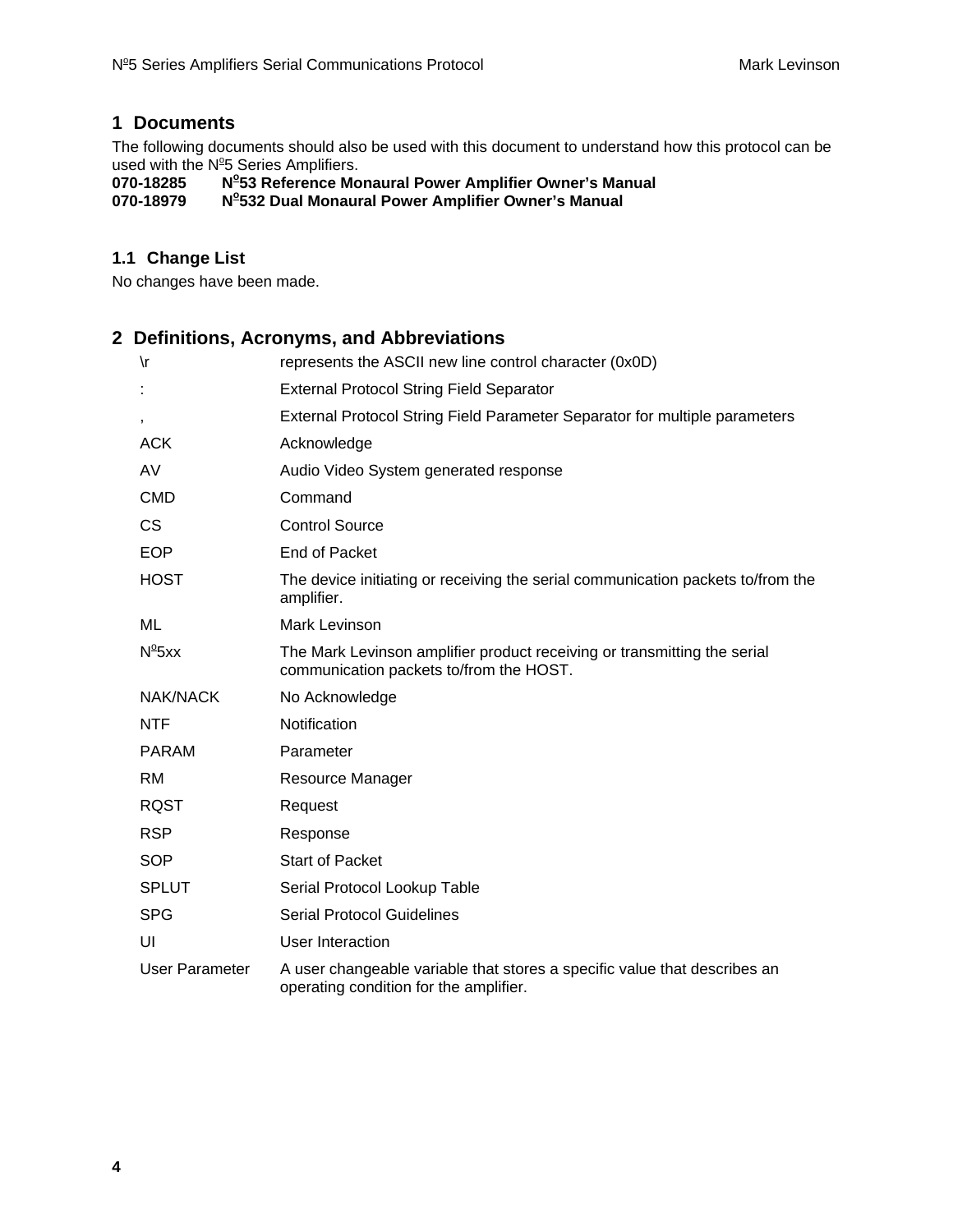# <span id="page-4-0"></span>**3 General Description**

An external host controller can use the external protocol to control and monitor the operation of the  $N^25$ Series Power Amplifiers. The protocol consists of simple ASCII character set based commands, which are passed to the amplifier as command packets via the Ethernet port. The amplifier will reply to command packets with an acknowledgement to signify that the command has been recognized and acted upon.



# **4 Ethernet Port & Cable Configuration**

The  $N^2$ 5 series power amplifiers are capable of obtaining a dynamically allocated IP address when connected to a DHCP server and the Network User Options are configured to use the DHCP server (default behavior). The DHCP setting can be modified via the internal Web page of the amplifier. Refer to the amplifier's user manual for further instructions.

The amplifier setup for Ethernet Control is defaulted to Auto-Negotiate and recommends the end point to also be configured for Auto-Negotiation. However, the amplifiers are capable of:

- 10/100 BaseT
- Half/Full-duplex
- flow control
- Pause control

*Note: These parameters are NOT user-adjustable.* 

#### **4.1 Physical Connection using Ethernet Cables**

If using a Direct-to-Ethernet capable Component, use a Crossover Ethernet Cable.



If using a router or switch, use a straight through Ethernet Cable.

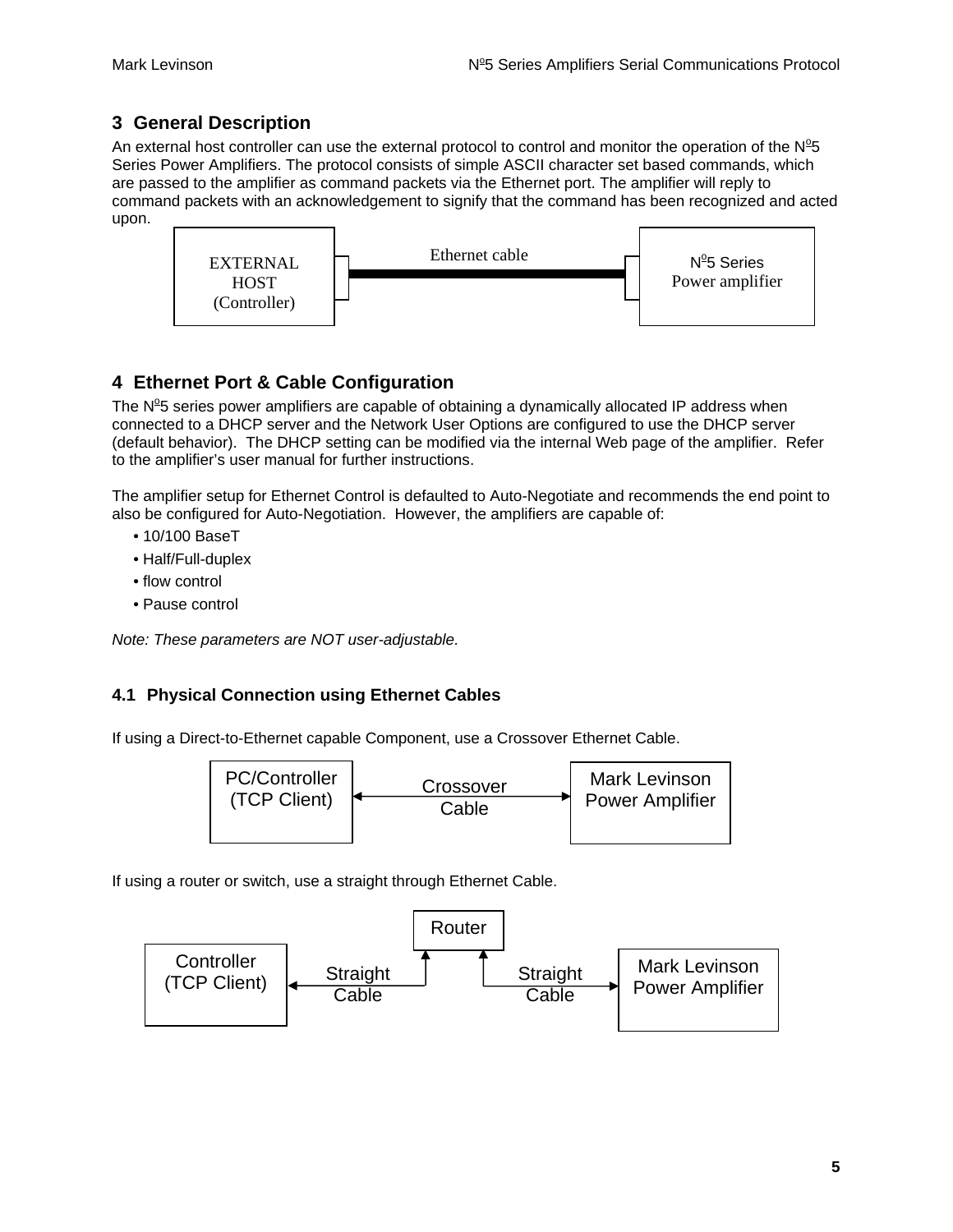#### <span id="page-5-0"></span>**5 Message Formats and Examples**

The external protocol consists of a structured format string with specific fields used to indicate:

- Message type
- Source of the command
- Command
- **Status/Parameter**

Messages can be transmitted to (incoming) and received from (outgoing) the amplifier to facilitate system control via the Ethernet connection.

#### **5.1 Format of the Message Fields**

All incoming and outgoing messages must use the following format:

#### **HDR:SRC:CMD:PARAM\r**

where:

**HDR** The Header field specifies the type of message: RQST – incoming request RSP – outgoing response NTF – outgoing notification.

- **SRC** The Source field specifies the source of the message: CS – message from a Control Source
	- UI message from a User Interaction
	- AV used by notifications to indicate and event was caused by the component without user interaction.
- **CMD** The Command field specifies the command selected from the External Protocol Commands table to invoke the desired functionality.
- **PARAM** The Parameter field specifies the selected parameter from the External Protocol Commands table to achieve the desired effect.

#### **Fields are separated by a colon ":" and messages are terminated with a '\r' control character (0x0d).**

All fields, commands and associated parameters are *case sensitive* and must be entered as listed in the External Protocol Commands table. Do not insert spaces in message sequences, unless they are indicated in the table.

Maximum message size is 60 characters, including the line ending ASCII control character '\r' (0x0D).

When an incoming or outgoing message uses more than one parameter, the individual parameters must be separated by commas.

#### **HDR:SRC:CMD:PARAM1,PARAM2,PARAM3,…\r**

When an incoming command requires multiple parameters per request (RQST), ALL parameters for the given command must be entered AND in the order presented in the External Protocol Commands table, as the descriptors are not utilized in the parameter field of the command/response string. The response message also follows these guidelines.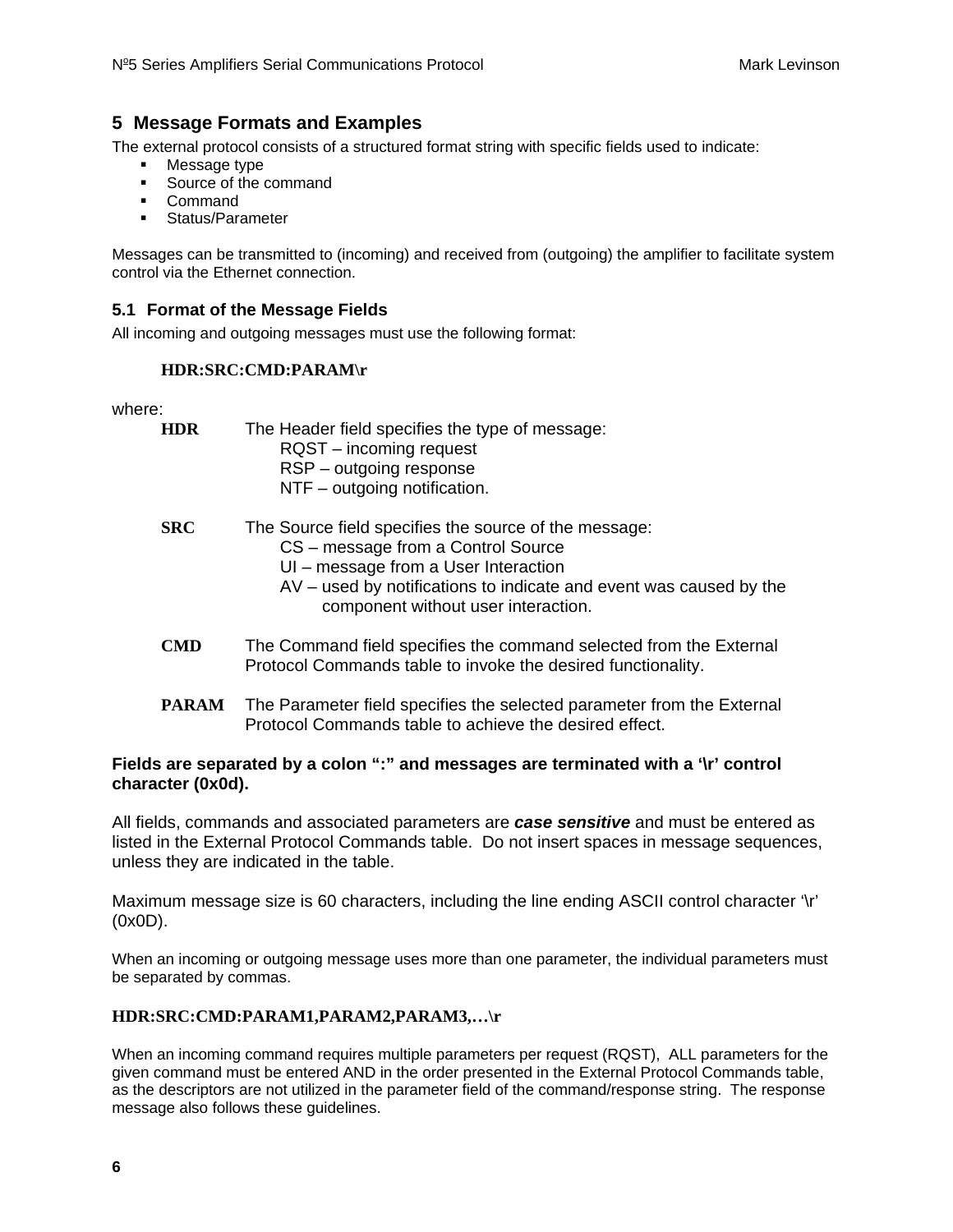#### <span id="page-6-0"></span>**5.2 Incoming Messages**

The Header Field (1st field) of every external protocol string indicates the type of message contained within the transmitted string. All incoming messages to the amplifier contain the string "RQST" in the header field. Any other string in the header field indicates an outgoing message. The control source that issued the Request (RQST) expects a reply within 500ms after receipt of the string to indicate that the message was received. This response can be an acknowledgement (ACK), the requested action if a data parameter was requested, or a WAIT to indicate the system has received the command but needs additional time to process the request.

NOTE: When an incoming request is received, the system acknowledges receipt of the string within 500ms of receiving the incoming message.

#### **5.3 Outgoing Messages**

Outgoing Messages are generated to acknowledge an incoming request, to provide requested information, or to inform of a system action occurring. As with an incoming message, the Header field is used to indicate the type of message contained within the string. Outgoing messages will be a response (RSP) to a request or a system generated notification (NTF) message.

#### 5.3.1 RSP – Response to Command Request

An outgoing RSP will be generated as the result of an incoming RQST. In most cases the response is an acknowledgement (ACK) unless the request is a query "?". In the case of a query, the RSP contains the requested parameter, rather than an ACK.

#### 5.3.2 NTF – Notification of System Action

An NTF is generated as the result of a system action occurring. When commands are issued to the system, they are placed in a queue in the order they are received. When the command is acted upon and the requested action has completed or occurred, a notification is generated within the system. If enabled, the notifications are sent if a user manually manipulates the front panel buttons or controls, presses IR keys on the remote control, issues an RQST via External Protocol to instruct the system to perform an action, or if a system fault is detected.

When a NTF event occurs, the source field indicates the source of the event:

- **UI** (user interaction)
- **AV** (component generated) fault

It's important to note that Notifications are only sent to the Controller if they are enabled. See the Notification Factory Defaults section of this document for the factory default settings. See the External Protocol Commands section in this document for more information.

Also, as commands are issued to change the state of a notification event (enable it or disable it), the external protocol notification database is updated to store this new state information, so that user configured notification states are automatically restored when the amplifier is power cycled. However, the user configured states are reset to Factory Defaults at any time that the factory default settings are restored.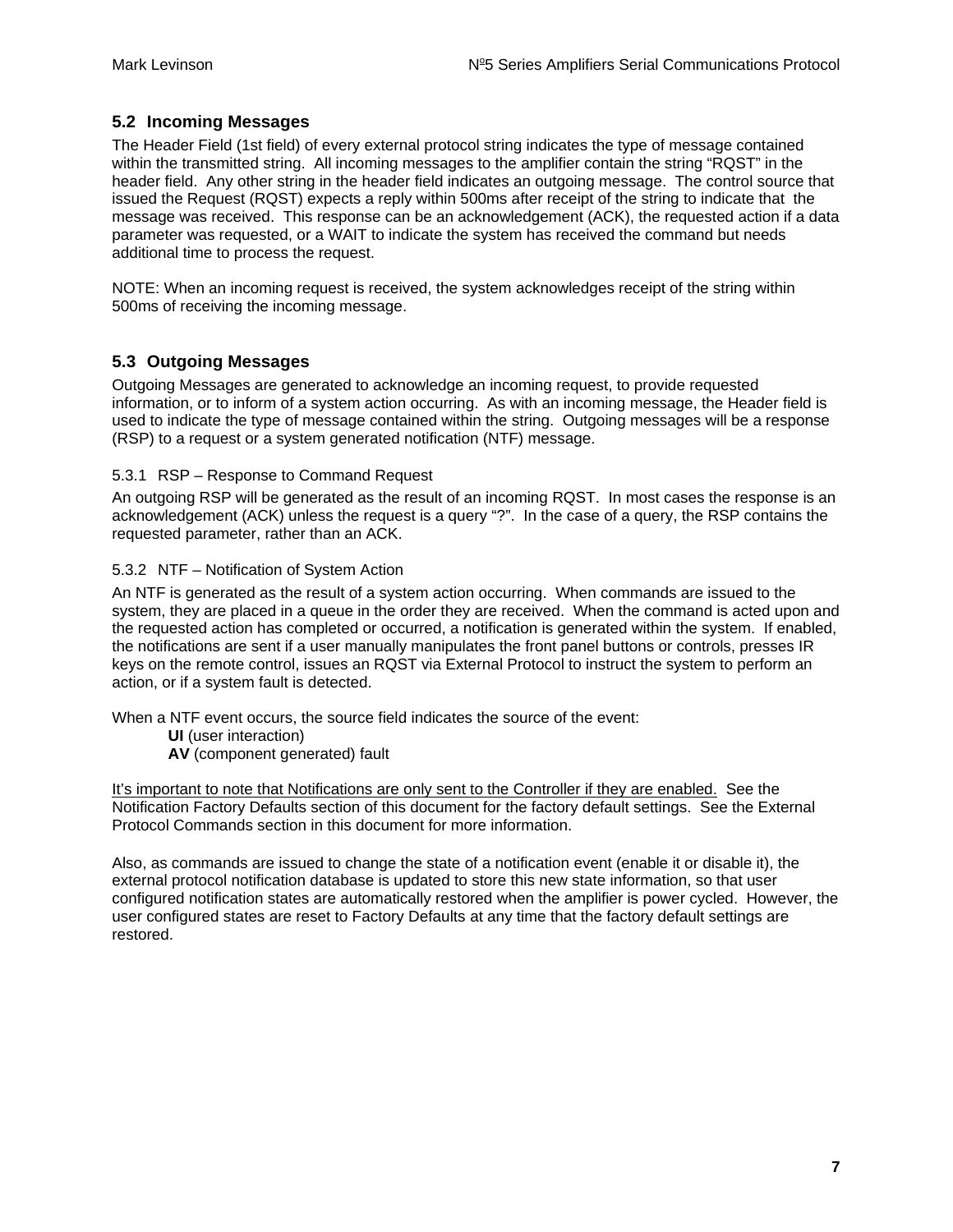#### <span id="page-7-0"></span>**5.4 Example Request - RQST**

**RQST:CS:PWR:ON\r** - incoming Request (RQST) from a Control Source (CS) commanding Power (PWR) ON.

**RQST:CS:PWR:?\r** - incoming Request (RQST) from a Control Source (CS) querying the Power (PWR) state.

**RQST:CS:PWR:NTF?\r** - incoming Request (RQST) from a Control Source (CS) querying the Power (PWR) Notification state.

#### **5.5 Example Response - RSP**

**RSP:CS:PWR:ACK\r** – outgoing Response (RSP) generated from a Control Source request, indicating the command (PWR) is valid and the parameter supplied during the request is within the expected range, acknowledging (ACK) the request is being processed.

**RSP:CS:PWR:ON\r** – outgoing Response (RSP) generated from a Control Source query request, indicating the command (PWR) current state is (ON).

**RSP:CS:PWR:EN\r** – outgoing Response (RSP) generated from a Control Source notification state query request, indicating the command (PWR) notification is enabled (EN).

#### **5.6 Example Notification - NTF**

**NTF:UI:PWR:ON\r** – outgoing Notification generated from a User Interaction (UI), indicating the command power (PWR) has turned ON.

NOTE: Notifications for a specific command must be enabled for system generated messages.

#### **6 RQST Error Responses and Examples**

The External Protocol responds with the following message parameters when an unexpected Incoming Request string is detected. If these responses are received, please verify spelling, spacing and capitalization of all characters of the failing field.

The format of the response message string indicates where the error has been detected, as shown in the examples:

- **INVALID SRC** The entered Source is not a valid source and is not recognized by the system. *Example:* **RSP:INVALID\_SRC\r** – received if sending RQST:Cs:PWR:ON\r
- **INVALID CMD** The entered Command is not a valid command and is not recognized by the system. *Example:* **RSP:CS:INVALID\_CMD\r** – received if sending RQST:CS:PWr:ON\r
- **INVALID PRM** The entered Parameter is not a valid parameter for the given command, or is out of the acceptable range for the command. *Example:* **RSP:CS:VOL:INVALID\_PRM\r** – received if sending RQST:CS:PWR:On\r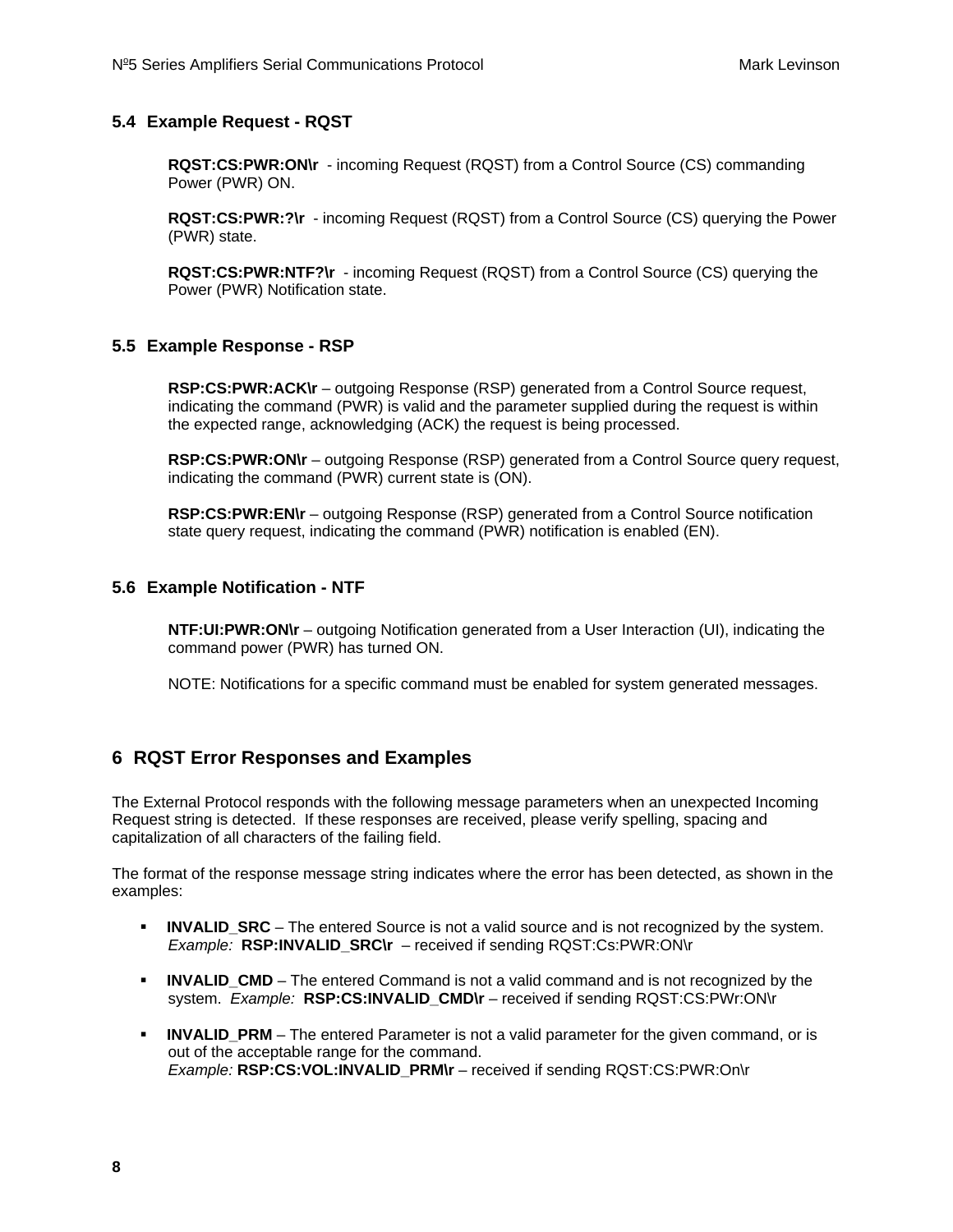- **INVALID\_STR** The entered Request String is not formatted correctly and is not valid. *Example:* **RSP:CS:INVALID\_STR\r** – received if sending QST:CS:PWR:ON\r, or RQST:CSPWR:ON\r
- **NACK** The incoming request is Not Acknowledged, indicating the system is in Standby and the request is being ignored. *Example:* **RSP:CS:PWR:NACK\r** – received if sending RQST:CS:PWR:ON\r while the system is in Standby and the Link2 master is in Standby.
- **WAIT/ERROR** If the system is unable to process a request (RQST) within 500mS, the external protocol automatically generates the WAIT response indicating the system needs additional time for processing. Up to 3 wait responses can occur before the system responds with ERROR, signifying it is unable to process the request. The typical response format is utilized, with the command field representing the name of the command that the system needs additional time to process.

*Example:* **RSP:CS:PWR:WAIT\r RSP:CS:PWR:WAIT\r RSP:CS:PWR:WAIT\r RSP:CS:PWR:ERROR\r**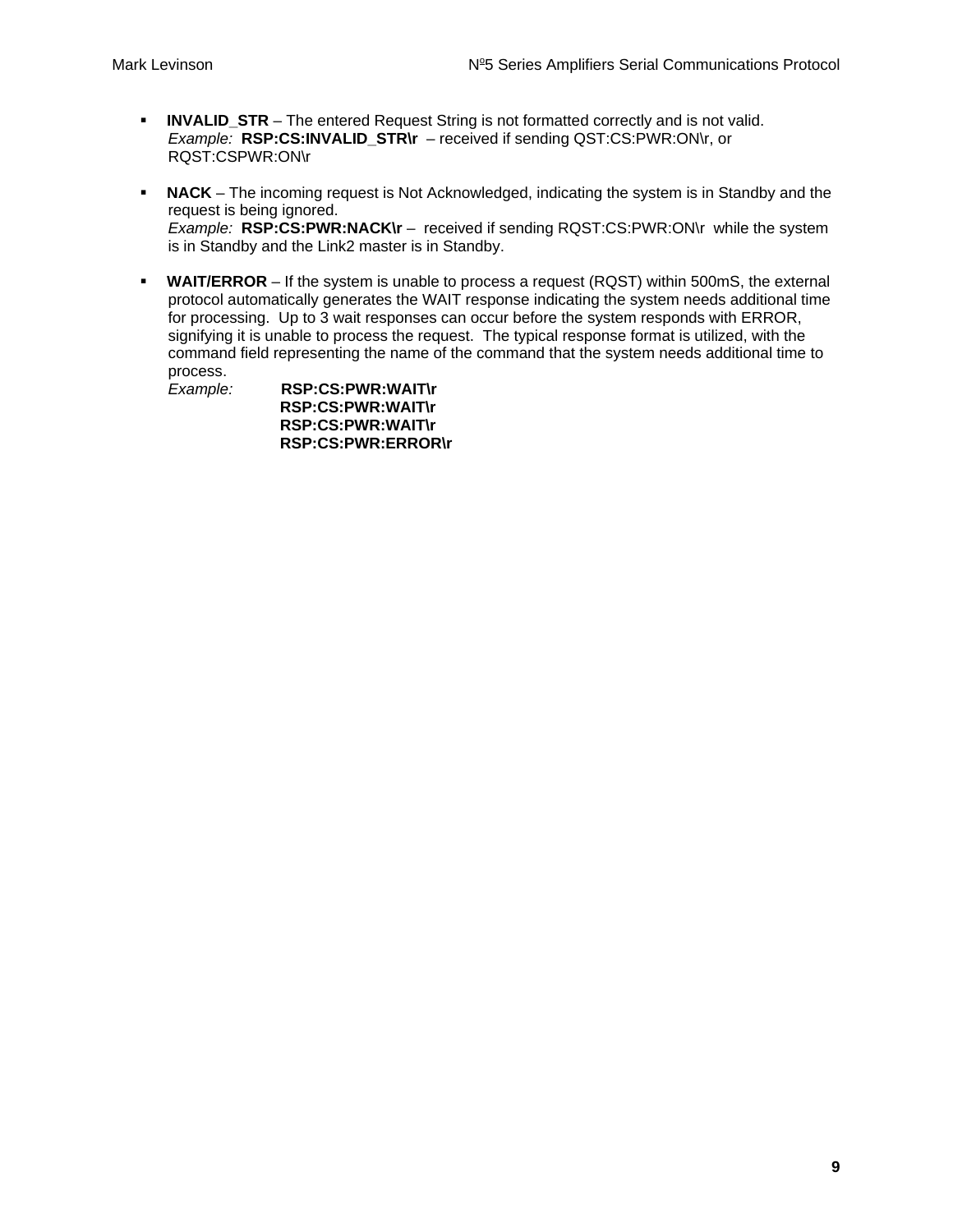#### **7 External Protocol Commands**

**The command examples under the field "Incoming Request" assumes the keywords RQST:CS: precedes the command parameter indicated in the table, i.e. RQST:CS:PWR:ON\r** 

**The command examples under the field "Outgoing Response" must include the keyword RSP:CS: preceding the response indicated in the table, i.e. RSP:CS:PWR:ACK\r** 

<span id="page-9-0"></span>

| <b>Command</b> | <b>Parameter</b> | <b>Function</b>                        | <b>Incoming Request</b> | <b>Outgoing Response</b> | <b>Comment</b>                                               |
|----------------|------------------|----------------------------------------|-------------------------|--------------------------|--------------------------------------------------------------|
| <b>DSPLY</b>   | <b>SETFB</b>     | Sets Display to Full Brightness        | DSPLY: SETFB\r          | DSPLY:ACK\r              |                                                              |
|                | SET <sub>2</sub> | Sets Display Brightness to Setting 2   | DSPLY: SET2\r           | DSPLY:ACK\r              |                                                              |
|                | SET <sub>1</sub> | Sets Display Brightness to Setting 1   | DSPLY: SET1\r           | DSPLY:ACK\r              |                                                              |
|                | <b>OFF</b>       | Turns Display OFF                      | DSPLY: OFF\r            | DSPLY:ACK\r              |                                                              |
|                | 2                | <b>Request Current Display Setting</b> | DSPLY:?\r               | DSPLY:SETFB\r            | Display set to Full Brightness                               |
|                |                  |                                        | DSPLY:?\r               | DSPLY: SET2\r            | Display Brightness at Set level 2                            |
|                |                  |                                        | DSPLY:?\r               | DSPLY: SET1\r            | Display Brightness at Set level 1                            |
|                |                  |                                        | DSPLY:?\r               | DSPLY: OFF\r             | Display is OFF                                               |
|                | EN               | <b>Enables Notification</b>            | DSPLY:EN\r              | DSPLY:ACK\r              |                                                              |
|                | <b>DIS</b>       | <b>Disables Notification</b>           | DSPLY:DIS\r             | DSPLY:ACK\r              |                                                              |
|                | NTF?             | <b>Query Notification State</b>        | DSPLY:NTF?\r            | DSPLY:EN\r               | Notification is Enabled                                      |
|                |                  |                                        | DSPLY:NTF?\r            | DSPLY:DIS\r              | Notification is Disabled                                     |
|                |                  |                                        |                         | DSPLY:NACK\r             | Command is ignored because the<br>system is in Standby mode. |

#### **7.1 DSPLY – This command only applicable to the No53 Amplifier**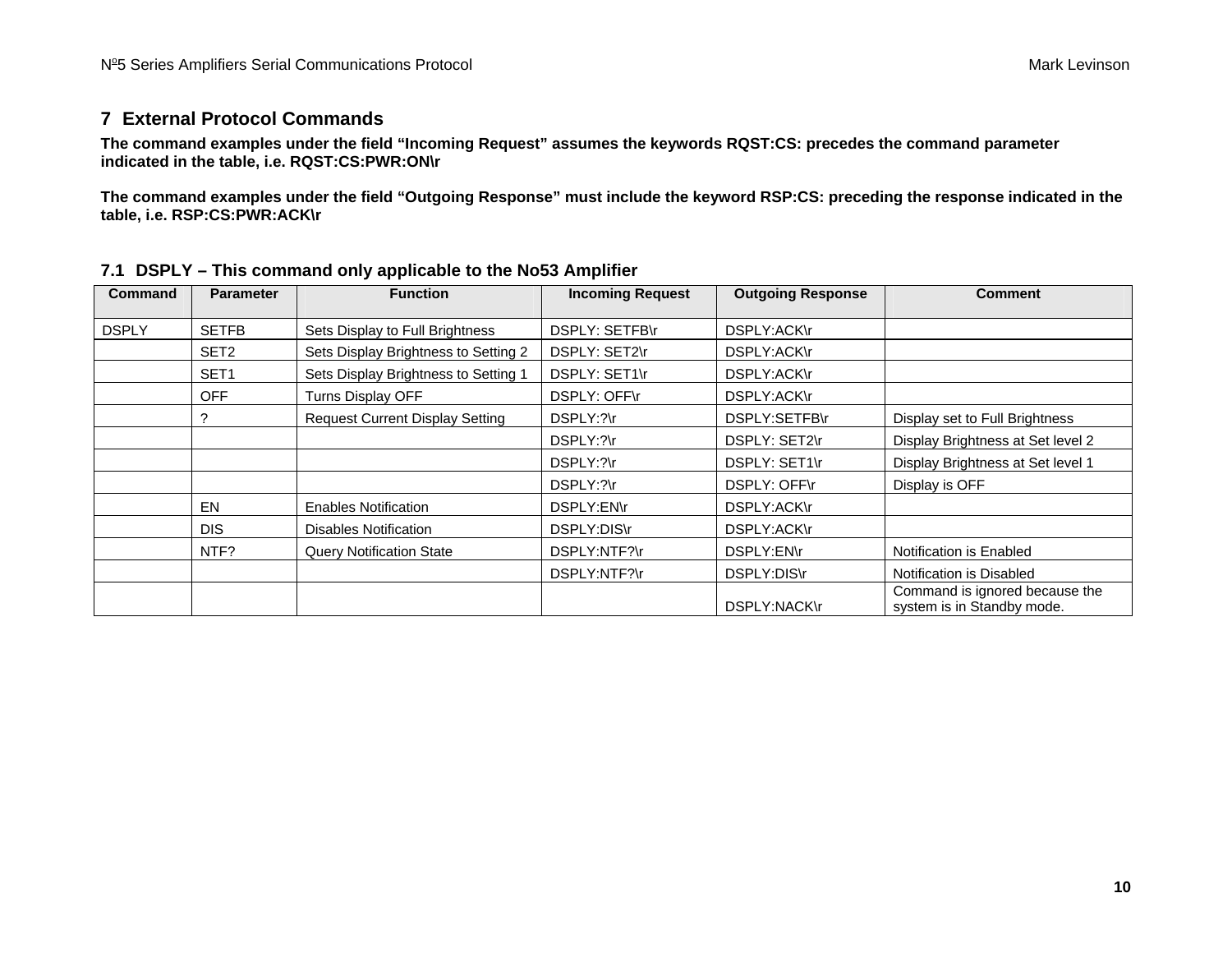#### **7.2 FAULT**

| <b>Command</b> | <b>Parameter</b> | <b>Function</b>                      | <b>Incoming Request</b> | <b>Outgoing Response</b> | Comment                                                                                                        |
|----------------|------------------|--------------------------------------|-------------------------|--------------------------|----------------------------------------------------------------------------------------------------------------|
| <b>FAULT</b>   | <b>THERM</b>     | A critical system fault has occurred | Not Available           |                          | See the section "Critical Fault<br>Notifications" in this doc for more<br>details on this command notification |
|                | <b>PWR</b>       |                                      | Not Available           |                          |                                                                                                                |
|                | <b>SIGNAL</b>    |                                      | Not Available           |                          |                                                                                                                |
|                | <b>UNKNOWN</b>   |                                      | Not Available           |                          |                                                                                                                |

#### **7.3 NOP**

| Command    | Parameter  | Function                  | <b>Incoming Request</b> | <b>Outgoing Response</b> | Comment                        |
|------------|------------|---------------------------|-------------------------|--------------------------|--------------------------------|
| <b>NOP</b> | <b>NOP</b> | No operation is performed | NOP:NOP\r               | NOP:ACK\r                | Used for testing communication |

#### **7.4 HWSTATUS**

<span id="page-10-0"></span>

| Command         | <b>Parameter</b> | <b>Function</b>                | <b>Incoming Request</b>    | <b>Outgoing Response</b>            | <b>Comment</b>                    |
|-----------------|------------------|--------------------------------|----------------------------|-------------------------------------|-----------------------------------|
|                 |                  | Display the assigned host      |                            | Example:                            | Response Only.                    |
| <b>HWSTATUS</b> | NAME             | name.                          | <b>HWSTATUS:NAME\r</b>     | HWSTATUS:NO53 00005B\r              | Outgoing response                 |
|                 | <b>MAC</b>       | Display the MAC address.       | <b>HWSTATUS:MAC\r</b>      | Example:<br>HWSTATUS:AABBCCDDEEFF\r | column lists typical<br>examples. |
|                 |                  | Display the Internet Protocol  |                            | Example:                            |                                   |
|                 | IP               | (IP) address.                  | HWSTATUS:IP\r              | HWSTATUS:192.168.10.10\r            |                                   |
|                 |                  |                                |                            | Example:                            |                                   |
|                 | <b>STATICIP</b>  | Display the static IP address. | HWSTATUS:STATICIP\r        | HWSTATUS:192.168.50.3\r             |                                   |
|                 |                  | Displays the IP address of the |                            | Example:                            |                                   |
|                 | <b>MASK</b>      | subnet mask.                   | HWSTATUS:MASK\r            | HWSTATUS:255.255.255.0\r            |                                   |
|                 |                  |                                |                            | <b>HWSTATUS:ENABLE\r</b>            |                                   |
|                 | <b>DHCP</b>      | <b>DHCP Status</b>             | HWSTATUS:DHCP\r            | HWSTATUS:DISABLE\r                  | Response only.                    |
|                 |                  |                                |                            | Example:                            | <b>For Customer Service</b>       |
|                 | <b>MLNETVER</b>  | Displays the ML Net version.   | <b>HWSTATUS:MLNETVER\r</b> | HWSTATUS:v0.1.0\r                   | use.                              |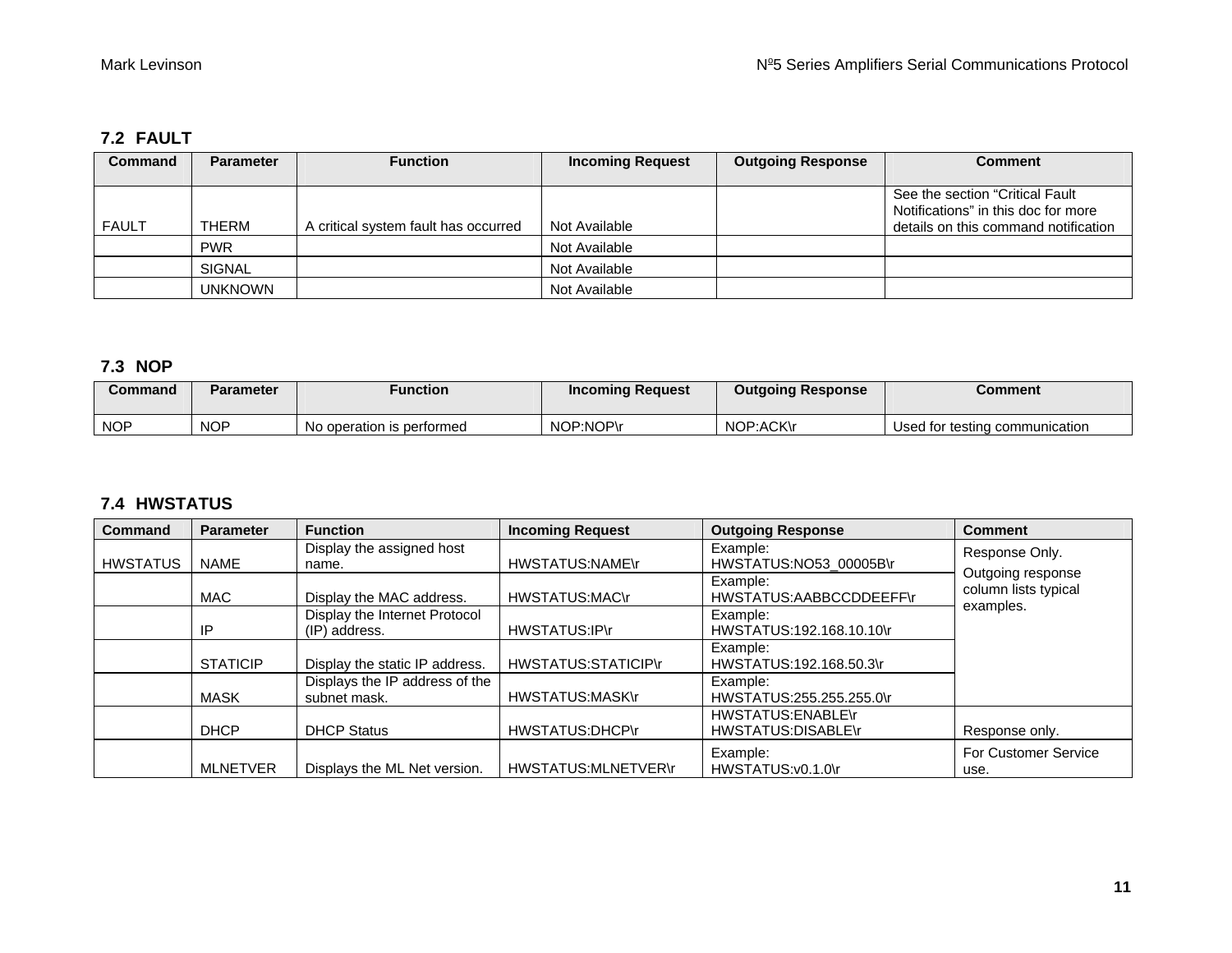#### **7.5 PWR**

| Command    | <b>Parameter</b> | <b>Function</b>                  | <b>Incoming Request</b> | <b>Outgoing Response</b> | <b>Comment</b>           |
|------------|------------------|----------------------------------|-------------------------|--------------------------|--------------------------|
| <b>PWR</b> | OΝ               | Amp Powered ON from Standby      | PWR:ON\r                | PWR:ACK\r                |                          |
|            | <b>STANDBY</b>   | Place Amp into Standby Mode      | PWR:STANDBY\r           | PWR:ACK\r                |                          |
|            | LP.              | Place Amp into Low Power Mode    | PWR:LP\r                | PWR:ACK\r                |                          |
|            |                  | <b>Request Current PWR State</b> | $PWR$ : ?\r             | PWR:ON\r                 | System Powered ON        |
|            |                  |                                  | $PWR$ : ?\r             | PWR:STANDBY\r            | System in Standby        |
|            |                  |                                  | $PWR$ : ?\r             | PWR:LP\r                 | System in Low Power      |
|            | EN               | <b>Enables Notification</b>      | PWR:EN\r                | PWR:ACK\r                |                          |
|            | <b>DIS</b>       | Disables Notification            | PWR:DIS\r               | PWR:ACK\r                |                          |
|            | NTF?             | <b>Query Notification State</b>  | PWR:NTF?\r              | PWR:EN\r                 | Notification is Enabled  |
|            |                  |                                  | PWR:NTF?\r              | PWR:DIS\r                | Notification is Disabled |

#### **7.6 TEMP**

<span id="page-11-0"></span>

| Command     | <b>Parameter</b> | <b>Function</b>                     | <b>Incoming Request</b> | <b>Outgoing Response</b> | Comment |
|-------------|------------------|-------------------------------------|-------------------------|--------------------------|---------|
|             |                  | Requests all available temperatures |                         |                          |         |
| <b>TEMP</b> | ALL              | in the box                          | TEMP:ALL\r              | TEMP:ACK\r               |         |
|             |                  | Requests the overall ambient        |                         |                          |         |
|             | <b>BOX</b>       | temperature inside the amplifier    | TEMP:BOX\r              | TEMP:ACK\r               |         |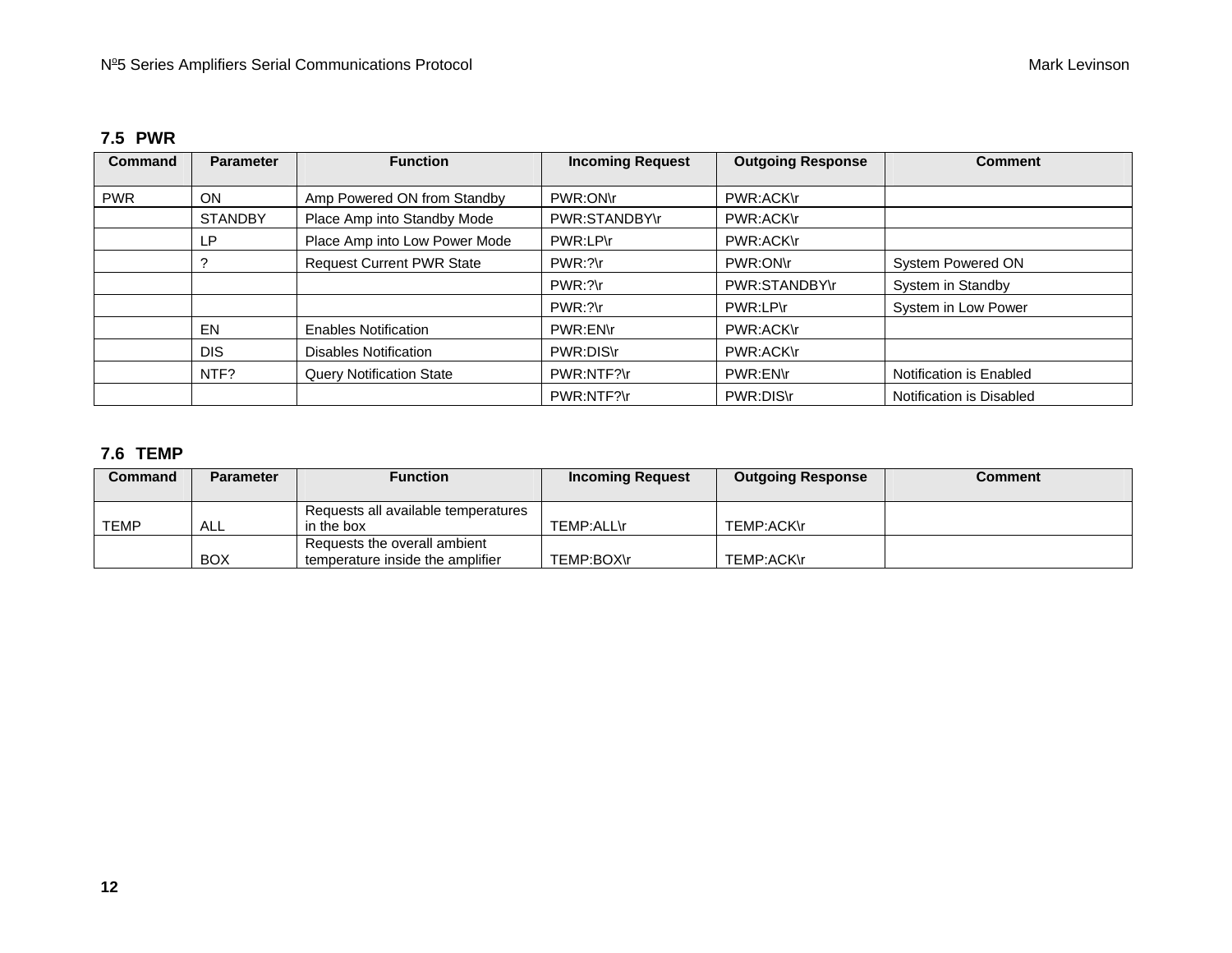#### **8 Critical Fault Notifications**

| <b>System Error</b>    | Fault                                                                                                              | <b>Message</b>         |
|------------------------|--------------------------------------------------------------------------------------------------------------------|------------------------|
| Over Temp (Internal)   | Amplifier is operating at excessive temperature.                                                                   | NTF:AV:FAULT:THERM\r   |
| Power Fail Condition   | Power failure due to over voltage, under voltage, or AC line power<br>is outside of the line frequency limits.     | NTF:AV:FAULT:PWR\r     |
| Signal Fault           | Indicates to Controller that the Component has had a General<br>Signal Fault with ML Net or Link2 attached devices | NTF:AV:FAULT:SIGNAL\r  |
| <b>System Software</b> | General signal fault due to excessive DC offset or excessive output<br>current.                                    | NTF:AV:FAULT:UNKNOWN\r |

# **9 Notification Factory Defaults**

<span id="page-12-0"></span>

| <b>Command</b> | Factory<br><b>Default</b><br><b>Setting</b> | <b>Notes</b>                                |
|----------------|---------------------------------------------|---------------------------------------------|
| <b>DSPLY</b>   | No                                          |                                             |
| <b>NOP</b>     | N/A                                         | Notification not available for this command |
| <b>NTF</b>     | N/A                                         | Notification not available for this command |
| <b>PWR</b>     | <b>YES</b>                                  |                                             |